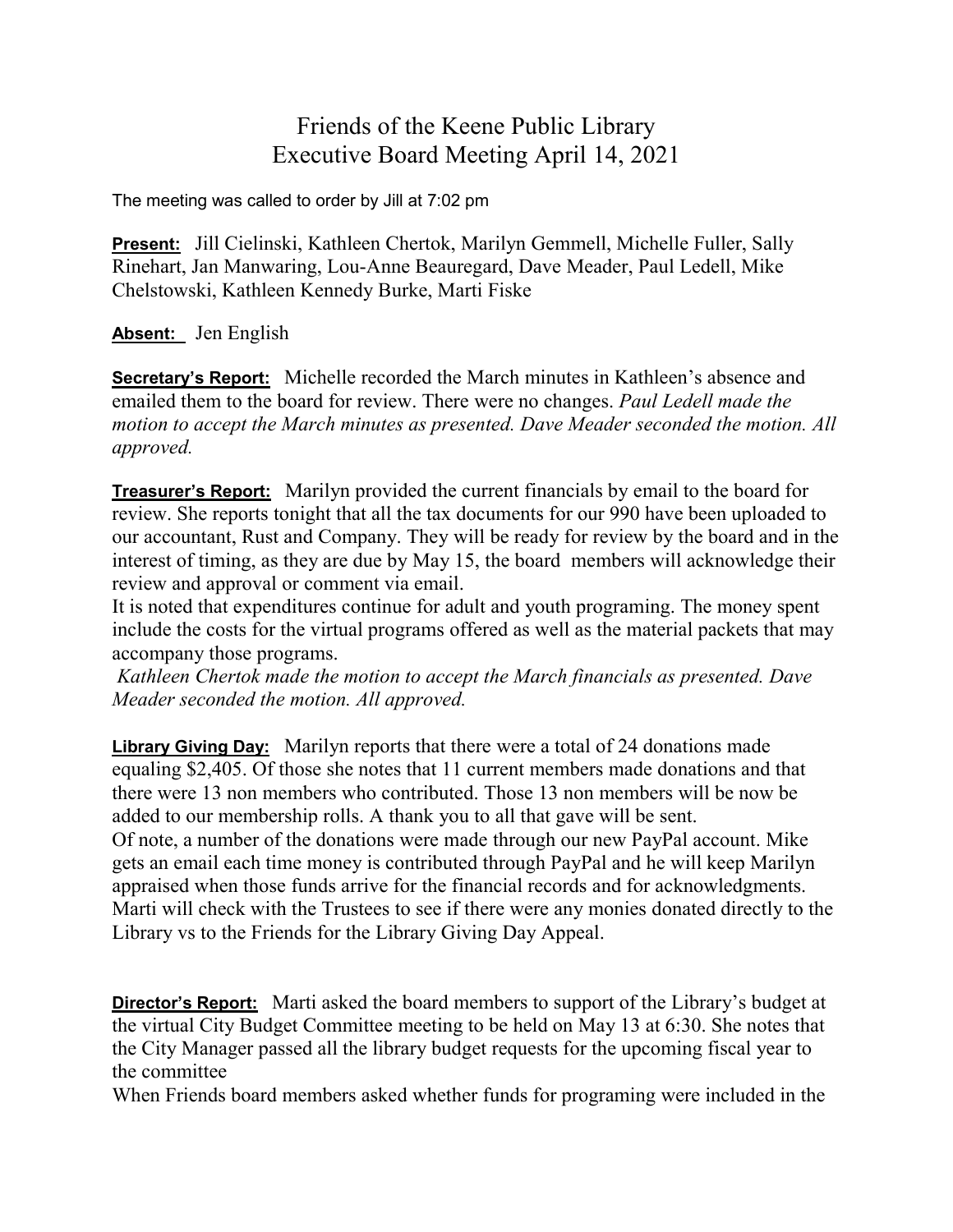budget, she said that she did not ask for programming money due to the financial strain on the City as a result of the current pandemic. She comments that reliance on fundraising for programing is not a good thing and in future budgets expects to add it to her City budget requests. She did ask for increased funding for the equipment line item. She notes that the Friends have been the primary source of equipment dollars. She also increased her request for collection and digital services in the budget.

She comments that of the 32 library staff only 8 are full time. Two thirds of the professional level staff (those with a masters degree) are part time. Not being able to offer benefits to part time workers is making staff retention difficult.

She reports that the policy review and rewrites continue and expects that they will take another month to complete.

A second staff training is being planned around recognizing biases.

She reports that she was interviewed for this coming Saturday's Monadnock Profile which appears in the Keene Sentinel.

She reports that a preliminary draft will be written for theTrustees' Long Range Plan. This draft will include a compilation of the information gathered from the virtual SWOT meetings held by the Trustees, the Friends, and the Library staff. The draft will be completed and then presented to the Trustees for their final review and approval by the end of the month.

The position for Assistant Library Director has been advertised with a closing date of 4/30. There has been a good response, approximately 18 applications to date. Already at least 6 applications will be advanced to the interview level.

Finally she states that if things continue with increases in vaccinations numbers and decreases in reported cases locally, the Library should be able to open at some point in June with continuous hours. However there will still be pandemic restrictions/procedures in place. For example, programs would be hybrid models attended by a restricted number of in person participants held outdoors and a virtual component.

**Trustees Report:** Kathleen reports that there was a brief business meeting but the majority of last months meeting was devoted to the SWOT exercise.

**Heberton Fund:** Paul reports that the Short Term Fund has \$94,000 and is up by \$3,000 or about 3%. The Long Term Fund has \$234,000 which is an increase of 2% since the beginning of he year. He plans to speak with our financial advisor in the near future.

Paul also will be scheduling a virtual meeting of the finance Committee before the end of